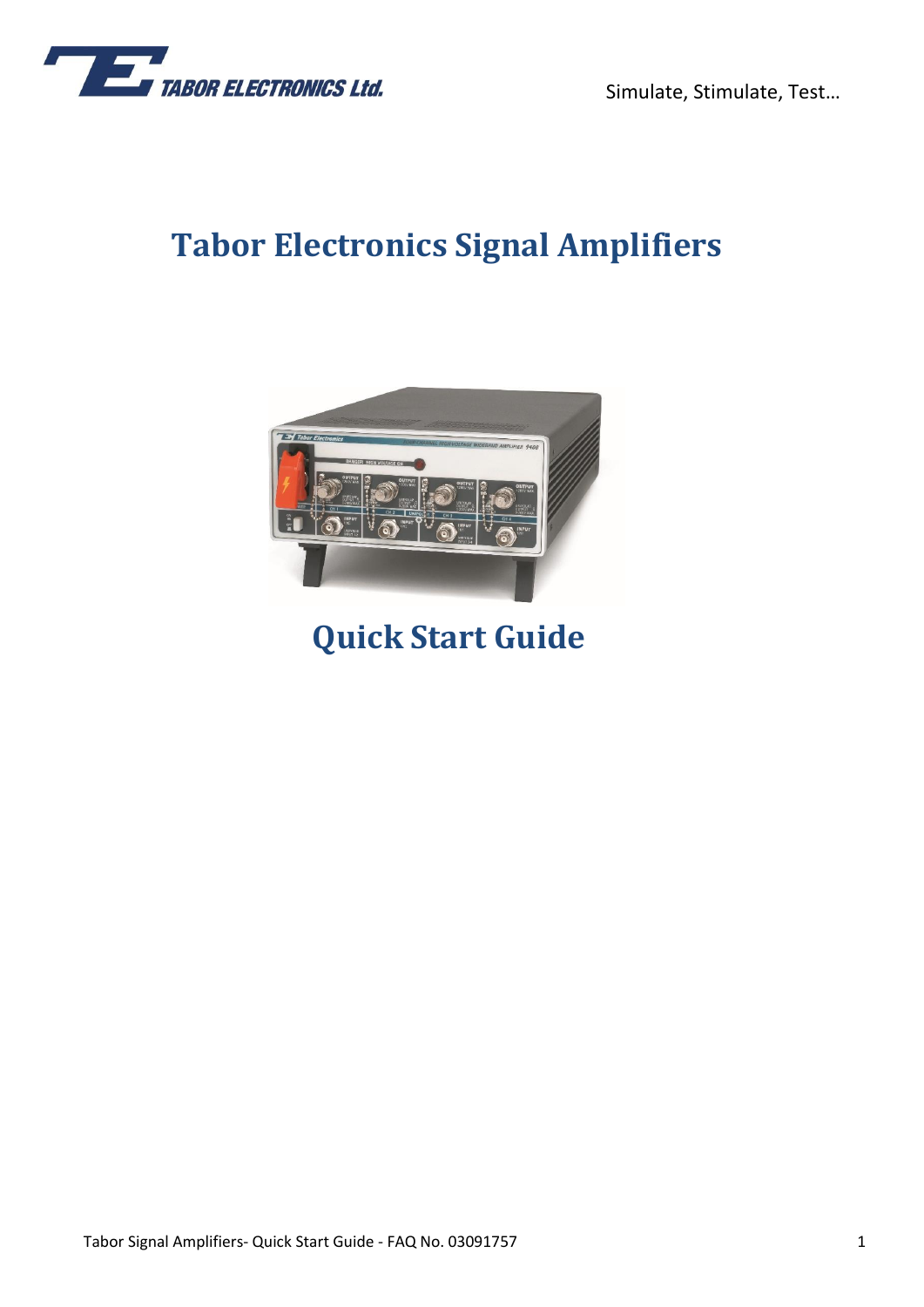## Introduction

Amplification is an increase in size of a signal by some factor which is greater than 1. One would require an amplifier in a system where the signal source being used does not provide the required output level.

Generally speaking, there are several considerations one must take into account when deciding to acquire a new signal amplifier. This tutorial will address the topics which are most related to Tabor's line of signal amplifiers as well as tips for selecting the most suitable amplifier for your application. It will also explain how each of the following topics, would influence the amplifier's performance:

- Input & Output Impedance
- Gain
- Bandwidth (BW)
- Slew Rate (SR)
- Total Harmonic Distortion (THD)
- Load

## Input & Output Impedance

Impedance has a real part which is frequency-independent  $(R = Resistance)$  & an Imaginary part which is frequency-dependent (X = Reactance):

$$
Z = Re\{Z\} + j \cdot Im\{Z\} = R + j \cdot X
$$

In order to maximize power transfer or minimize signal reflection from load to source, the input impedance of a source must match the output impedance of the load. Max power transfer is obtained when:

$$
Z_{source} = Z_{load}^*
$$
  

$$
R_{source} + j \cdot X_{source} = R_{load} - j \cdot X_{load}
$$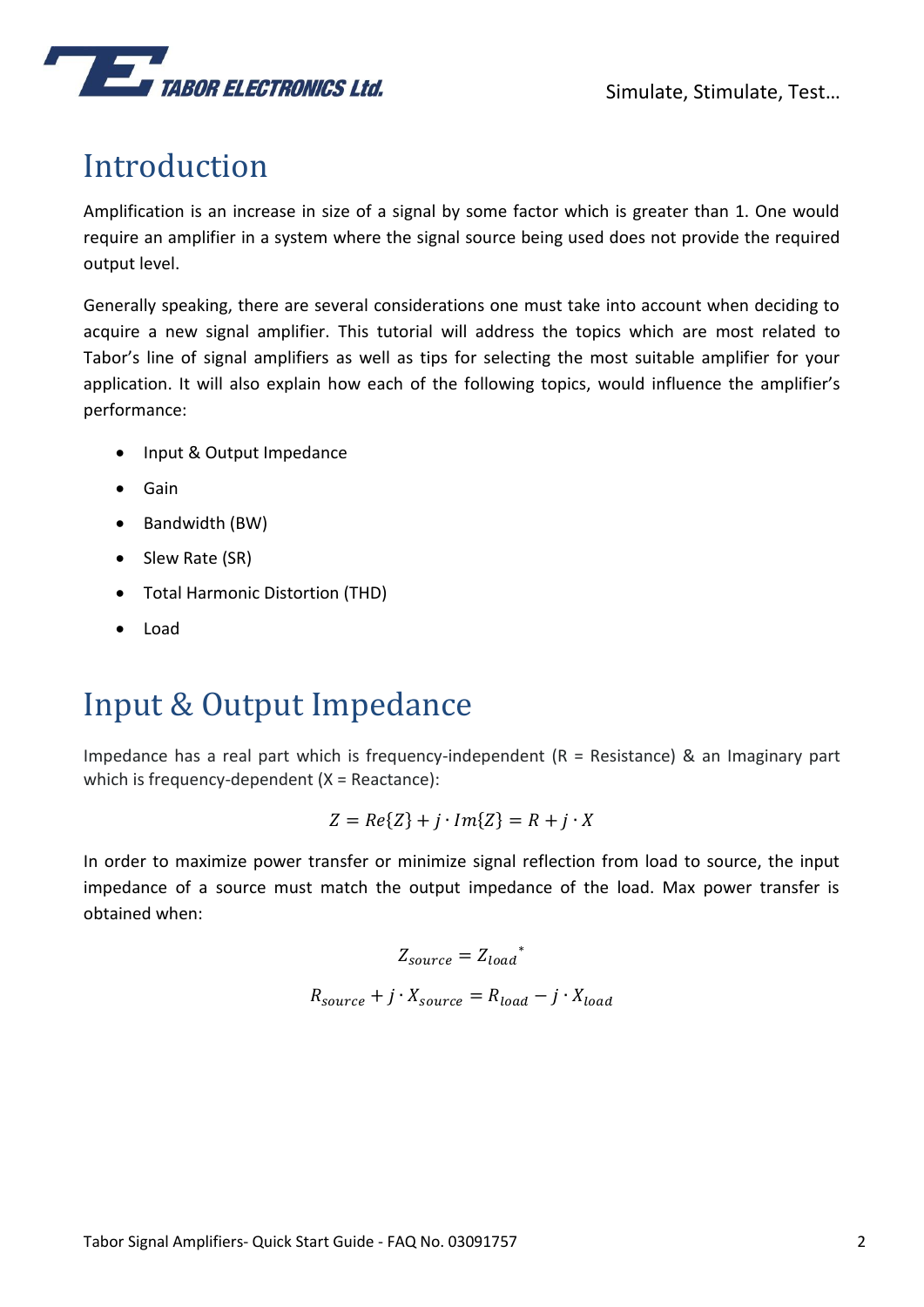



**Figure 1: Source & load impedance are complex-conjugates.**

In cases where impedances are purely resistive  $(X = 0)$ , then:

$$
R_{source} = R_{load}
$$

It is common practice for signal sources & signal amplifiers to match with the commonly used 50Ω coax cables. Therefore, a 50Ω input impedance is an available option on most of Tabor amplifiers except the High-Voltage amplifiers series, which use impedance bridging as an alternative to impedance matching.



**Figure 2: Source & load impedance**

With impedance bridging, the goal is maximum voltage transfer rather than power. In such a case, amplifiers will have high (ideally infinite) input impedance and low (ideally zero) output impedance:

$$
Z_{load} \gg Z_{source}
$$

Let's try to figure out what are the advantages of using impedance bridging (for the sake of simplicity let's assume for now that impedance = resistance).

According to Ohm's law:

$$
R=\frac{V}{I}
$$

So the Impedance is the "ratio" between voltage and current:

With 
$$
R=1\Omega
$$
 &  $I=1A$ ,  $V=1V$ .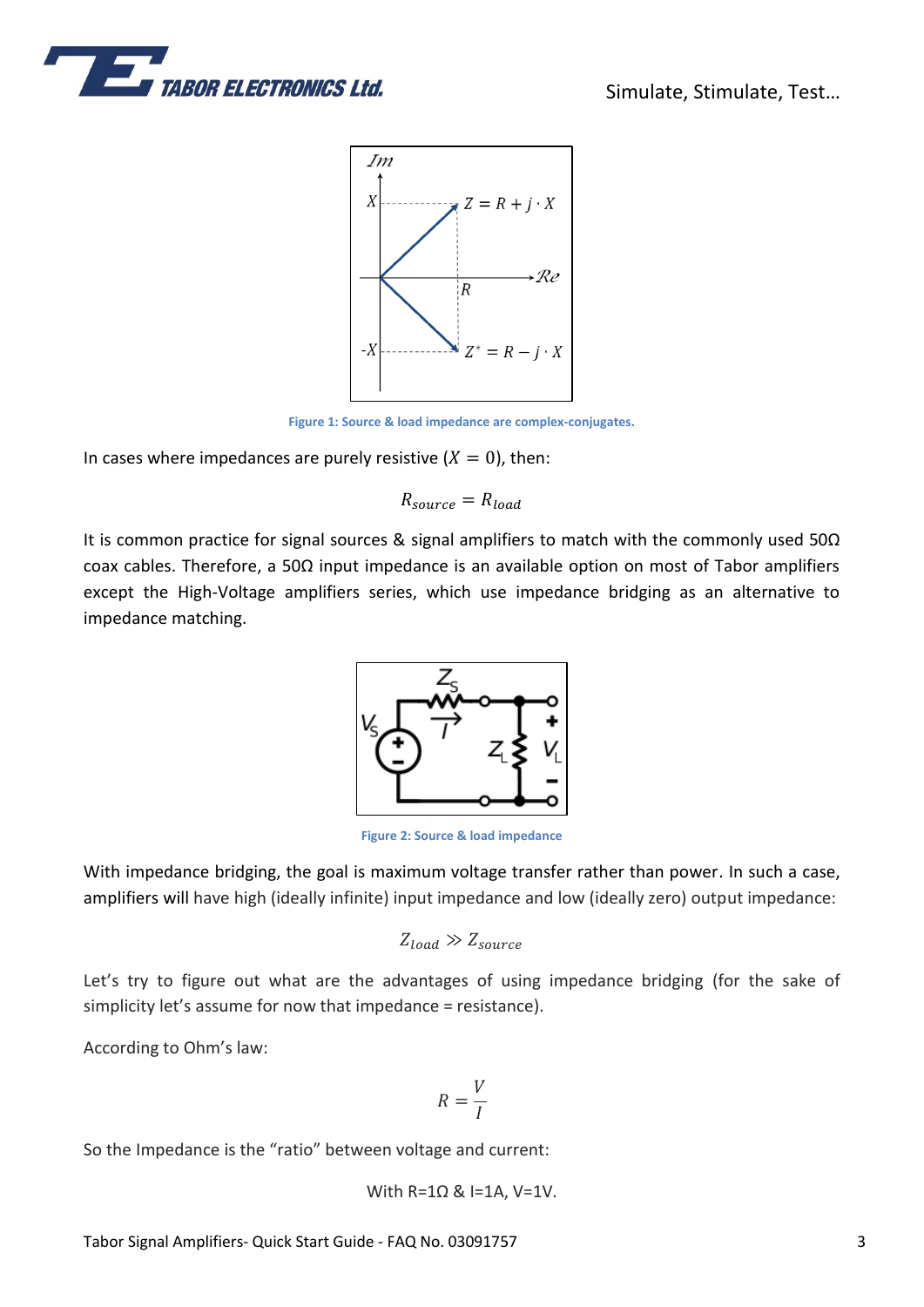

With R=50Ω & I=20mA, V=1V

With R=1MΩ & I=1µA, V=1V

**Input impedance** of an amplifier is a parameter which will help to determine how much current is required from the signal source in order to develop a certain amount of voltage at the amplifier's input. In other words, what kind of change in current will lead to the desired change in voltage.

In case of a nominal voltage of 1V at the input of the amplifer, the measured current from the signal source is 1 $\mu$ A. When changing the voltage to be 2V, the measured current is 2 $\mu$ A. Now one can calculate the input impedance of this amplifier:

$$
R_{in} = \frac{2V - 1V}{2\mu A - 1\mu A} = 1M\Omega
$$

In cases where the input impedance is very high, the signal source is required to produce very low currents, therefore it will consume low power to develop the required voltage at the amplifier's input. However, high input impedance may also limit the amplifier's bandwidth.

The very same concept applies for the output of the amplifier, only now the source's role is taken by the amplifier's output. Minimizing the output impedance of the amplifier will help maximize the voltage being delivered to the load.

## Gain

In electronics, gain is the ratio between the output and input of a certain measurement, voltage, power or current. In amplifiers, it is the ratio between the power of a signal at the amplifier's output, to the power at its input. Amplification is simply a gain greater than one (or greater than zero dB) and is most commonly expressed in decibel units [dB]. The gain of an amplifier may vary with the frequency of the input signal and usually **decreases** as frequency **increases**.

**Voltage gain** is simply the ratio between the output & input voltage of a signal:

$$
Voltage Gain = \frac{V_{out}}{V_{in}}
$$

**Power gain** is expressed by:

$$
Power\ Gain = \frac{P_{out}}{P_{in}}
$$

$$
Power\ Gain[dB]=10\log\left(\frac{P_{out}}{P_{in}}\right)
$$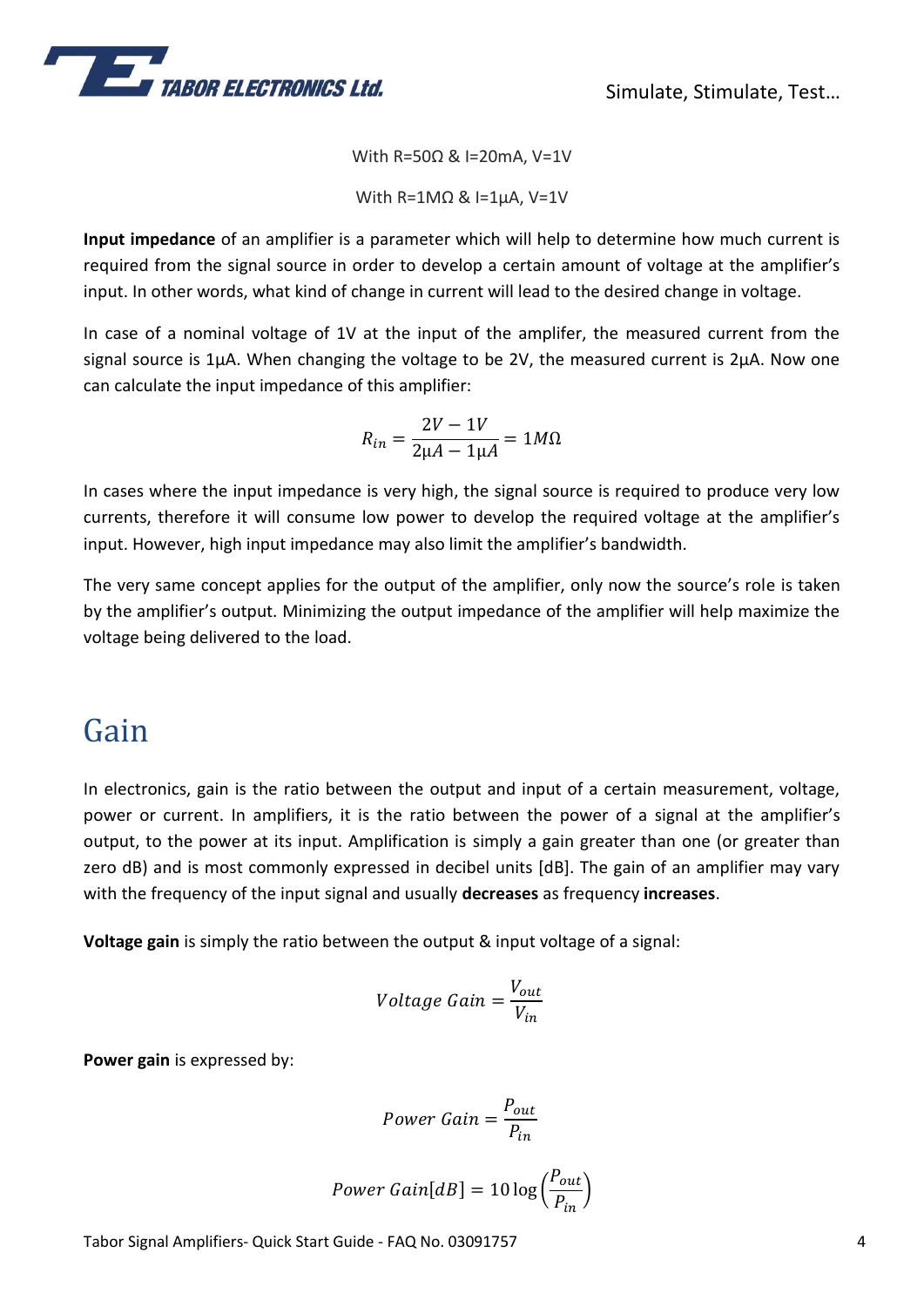

**Power gain** can be calculated by using:

$$
P = V^2/R
$$
  
Power Gain[dB] = 10 log  $\left(\frac{\frac{V_{out}^2}{R_{out}}}{\frac{V_{in}^2}{R_{in}}}\right)$ 

In cases where the input & output impedances are equal:

$$
Power\ Gain[dB] = 10\log\left(\frac{V_{out}}{V_{in}}\right)^2 = 20\log\left(\frac{V_{out}}{V_{in}}\right)
$$

#### **For example:**

In case an amplifier has a 50Ω input impedance, and drives a 50Ω load with  $V_{in} = 1V$  and

 $V_{out} = 10V$ , it's gain will be:

$$
Voltage Gain = \frac{V_{out}}{V_{in}} = \frac{10}{1} = 10 \left[ \frac{V}{V} \right]
$$

$$
Power\ Gain = 20\log\left(\frac{V_{out}}{V_{in}}\right) = 20\log\left(\frac{10}{1}\right) = 20dB
$$

## Bandwidth

Bandwidth is the difference between the highest and lowest frequencies in a band of frequencies and is measured in Hertz [Hz]. In some cases, it may refer to a passband bandwidth (difference between the high & low cut-off frequencies) and in other cases it may refer to baseband bandwidth (equal to the high cut-off frequency)

An amplifier's bandwidth represents a continuous set of frequencies in which the amplifier is most effective at amplifying. In the case of Tabor's amplifiers, it refers to the baseband bandwidth (DC to high cut-off frequency).

An amplifier's cut-off frequency is most commonly expressed by the half-power point (also called the 3dB point) but may be expressed differently. When comparing specifications it is important to compare the same bandwidth specification. For example: one might make a mistake to compare a - 3dB bandwidth specification with a -6dB bandwidth specification.

The half power point is the frequency at which the output power of an amplifier has dropped by half from its maximum value: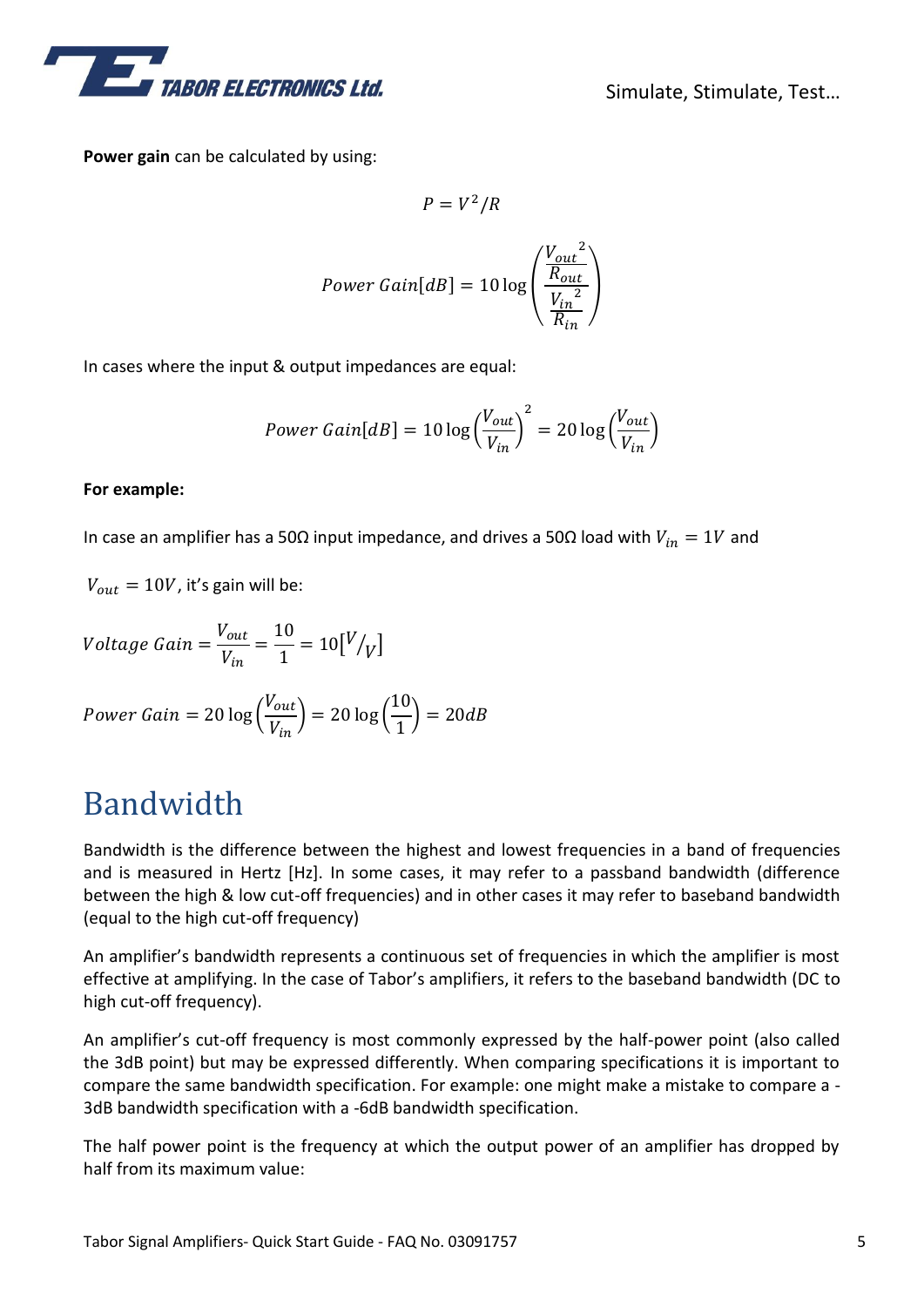

$$
10 \log \left(\frac{P_{out}}{P_{max}}\right) = 10 \log \left(\frac{1}{2}\right) \approx -3.0103 dB
$$

Or when the voltage has dropped by 29.3% of its maximum value:

$$
20\log\left(\frac{V_{out}}{V_{max}}\right) = 20\log\left(\frac{1}{\sqrt{2}}\right) \approx -3.0103dB
$$



**Figure 3: An amplifier's bandwidth is determined by its -3dB point**

## Slew Rate

Non-ideal amplifiers have a maximum rate at which their output voltage may vary. This characteristic is called the voltage **Slew Rate** and is most commonly specified in volts per microsecond [V/µs]:

$$
Slew Rate = \max\left(\frac{dV_{out}}{dt}\right)
$$

Slew rate will indicate how well the amplifier can track transitions of the input signal.

Why amplifiers have such limitation is beyond the scope of this paper, so let us assume that when an amplifier isn't tracking changes "fast enough", deformations to the signal's shape will start to appear at its output. A good example for such deformation is a non-linear rise time effect in response to a step in voltage which exceeds the amplifier's slew rate: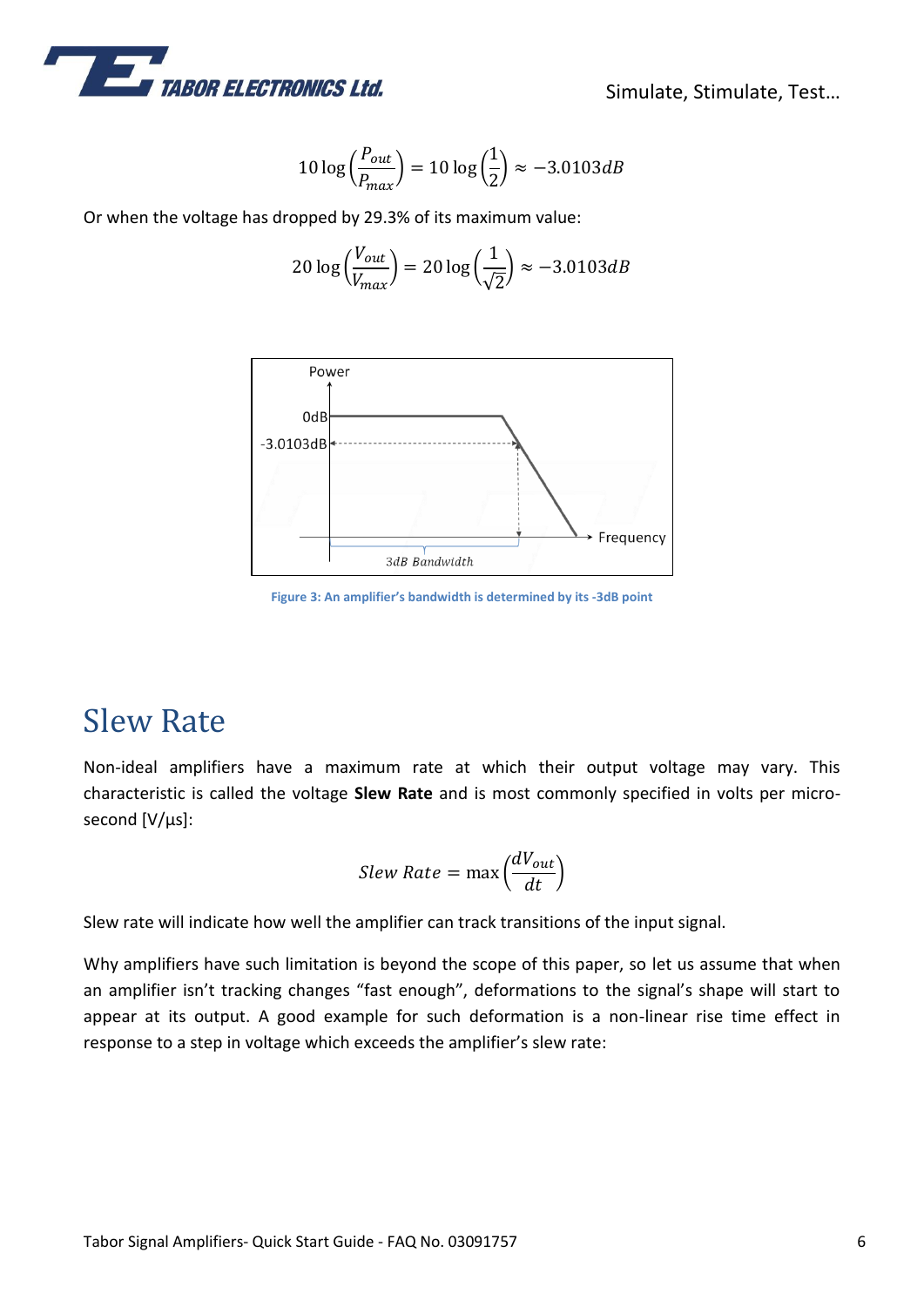



**Figure 4: An amplifier's non-linear rise time, in response to a step voltage input**

The load's impedance will determine the maximum voltage swing, which is used to calculate the slew rate. Therefore, slew rate is affected by the load.

One example for such relationship is with capacitors. The below equation shows the relationship between the capacitance and the slew rate:

$$
I = C \cdot \dot{V}_c = C \cdot \frac{dV}{dt}
$$

When calculating a slew rate for applications requiring generation of pulses, it is recommended to calculate slew rate using the rise time specification of the Tabor amplifier, in order to avoid undesired peaks in current:

$$
Slew Rate = \frac{(90\% - 10\%) \cdot Vpp}{Measured Transition Time} = \frac{0.8 \cdot Vpp}{\Delta t}
$$



**Figure 5: Rise time of a pulse**

Slew rate is usually specified with information on the setup it was measured with, including the impedance of the load used.

Here is an example of how to calculate the slew rate of a sine wave signal. We used the Tabor 9100A amplifier to output a 400Vp-p, @500kHz sine wave onto a purely resistive 1MΩ load:

$$
V_{out} = A \cdot \sin(2\pi f \cdot t)
$$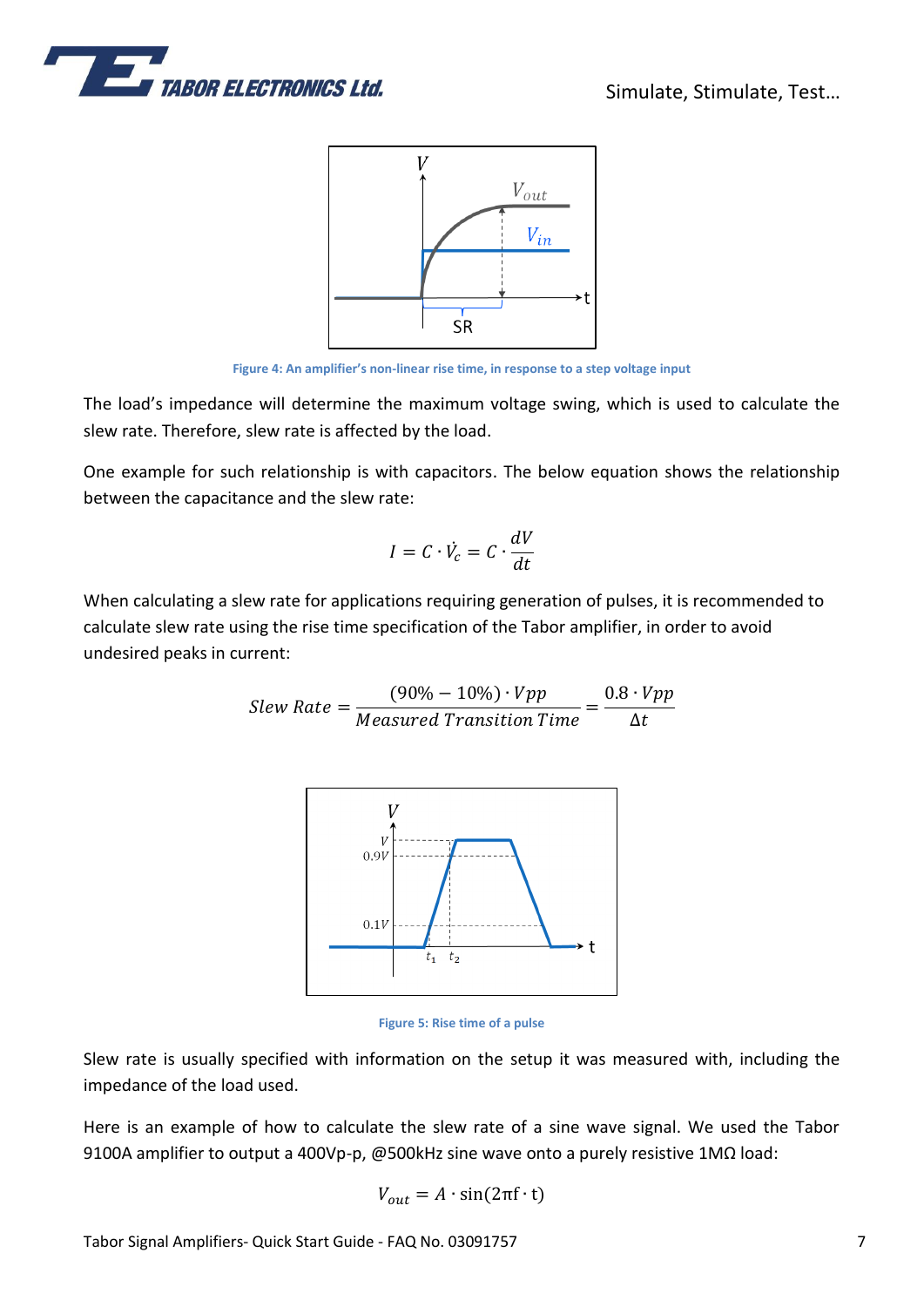

$$
\frac{d}{dt}(Asin(2\pi ft)) = A \cdot 2\pi f \cdot \cos(2\pi ft)
$$
  
\n
$$
Slew Rate = \max(A \cdot 2\pi f \cdot \cos(2\pi ft)) = A_{peak} \cdot 2\pi f
$$
  
\n
$$
Slew Rate = \frac{200}{\sqrt{2}} \cdot 2\pi \cdot 500kHz \approx 444.3 \frac{V}{\mu s}
$$

The 9100A's specifications report a slew rate of  $\approx 400 V/_{\mu s}$  , which corresponds with the calculations above.

# Total Harmonic Distortion (THD)

Total harmonic distortion is a measurement indicating how far the output signal is from generating a "pure" tone. The measurement is defined as the ratio between the RMS amplitude of a certain set of harmonics, to the RMS amplitude of the first harmonic (fundamental) of the same signal:



**Figure 6: Spectral view of a distorted non-ideal tone** 

$$
T.H.D = \sqrt{\frac{{V_2}^2 + {V_3}^2 + {V_4}^2 + {V_5}^2 ... + {V_n}^2}{V_1^2}}
$$

This measurement is most commonly expressed in percent [%] or [dB] and the lower it gets, the better is the signal's purity. For example:

THD = 0.1% means that 0.1% of the output signal contains unwanted distortion.

## Load

Let's examine how the impedance of a load may affect the amplifier's max output current and bandwidth. An electrical component connected to the amplifier's output will be referred to as the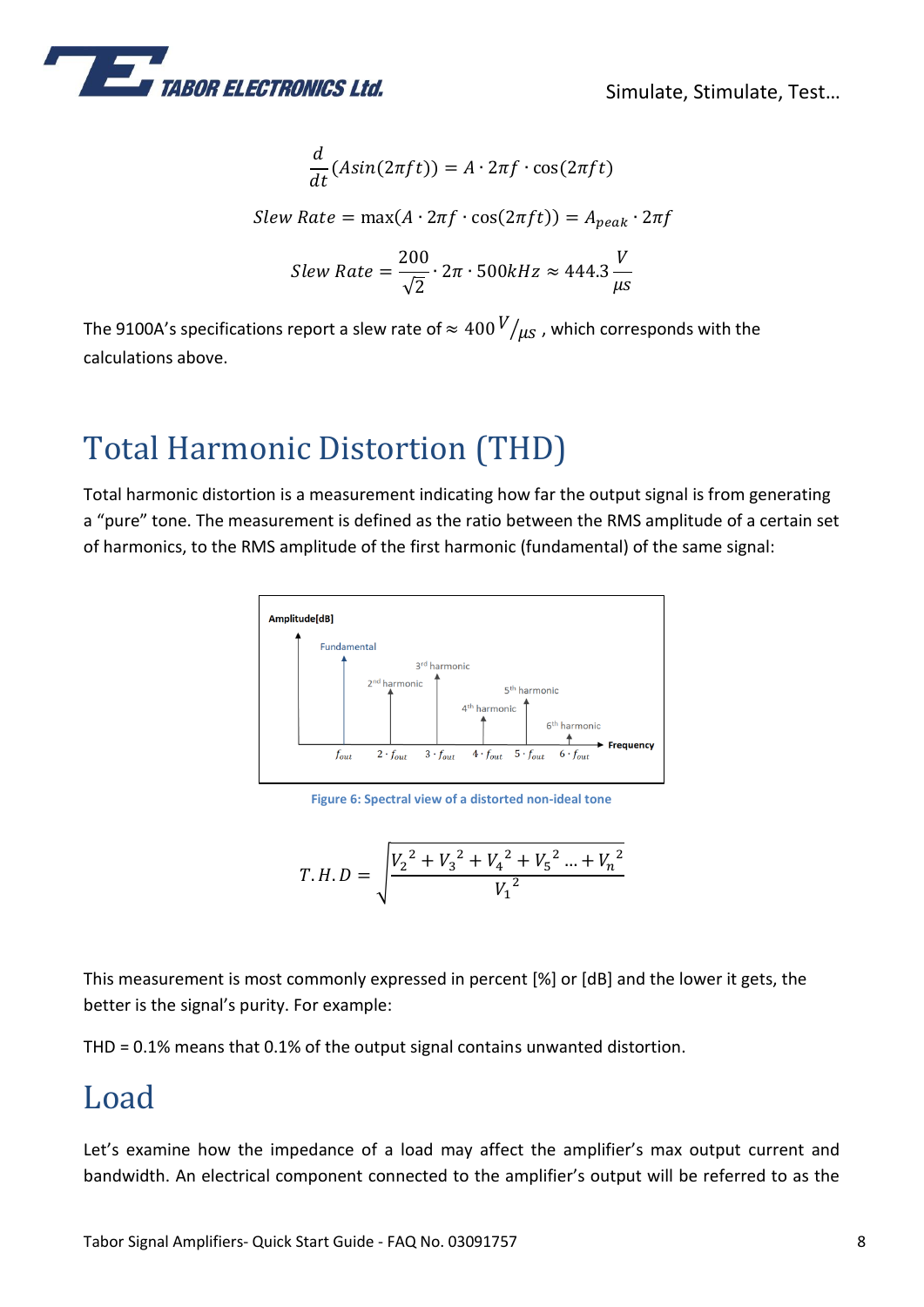

load. The load's impedance will determine how much current is necessary to drive it. In most cases the current is limited by a certain value, in order to prevent possible damage to the amplifier.



**Figure 7: Tabor's Signal source + amplifier driving a load** 

According to Ohm's law:

$$
V = I \cdot Z
$$

We know that impedance in its complex form is given by:

$$
Z = Re\{Z\} + j \cdot Im\{Z\}
$$

Where, R (resistance) is the Real part & X (reactance) is the Imaginary part, the impedance's magnitude is given by:

$$
|Z| = \sqrt{R^2 + X^2}
$$

Impedance of a pure load will be:

Resistor:

 $Z_R = R$ 

Capacitor:

$$
Z_C = \frac{1}{j \cdot 2\pi f \cdot C} = -j \cdot \frac{1}{2\pi f \cdot C}
$$

Inductor:

$$
Z_L = j \cdot 2\pi f \cdot L
$$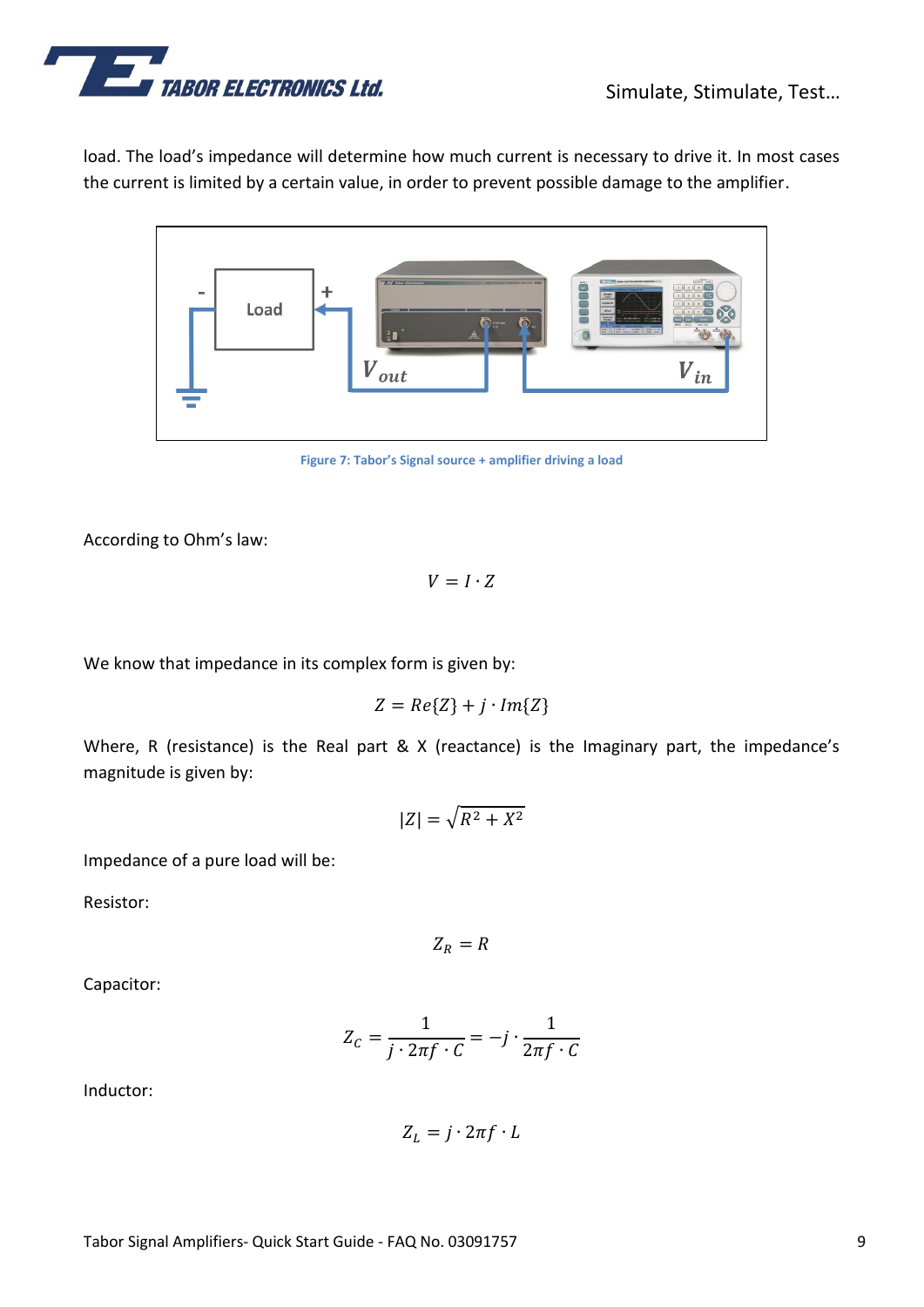

### Loads with resistive nature

In cases where the load's reactance may be neglected (in other words, purely resistive load), then it will be easy to determine the outputted current for a given voltage:

$$
V = I \cdot Z_R = I \cdot R
$$

Let's pick the Tabor 9260 amplifier & a 50Ω resistor as our load. The Tabor 9260 amplifier has a maximum 1A current & 34Vp-p voltage limits at its output, assuming we are generating a sine wave:

$$
I = \frac{V_{RMS}}{R} = \frac{17/\sqrt{2}}{50} \approx 240 mA
$$

Therefore, this will be a valid setup, as it won't reach the amplifier's current limit.

*Note:* 

*The RMS value of a continuous waveform is defined by:*

$$
V_{RMS} = \sqrt{\frac{1}{T} \int_0^T v(t)^2 dt}
$$

| Waveform |           |                                                                                                        | <b>RMS</b>        |
|----------|-----------|--------------------------------------------------------------------------------------------------------|-------------------|
| 1.       | Sine wave |                                                                                                        |                   |
| 2.       | Triangle  |                                                                                                        | $\overline{3}$    |
| 3.       | Pulse:    |                                                                                                        |                   |
|          |           | <i>a. unipolar:</i> $V_{pulse} = \begin{cases} V_p, & 0 \le t < t_1 \\ 0, & t_1 \le t < T \end{cases}$ | $\frac{ t_1 }{T}$ |
|          |           | b. bipolar: $V_{pulse} = \begin{cases} V_p, & 0 < t < t_1 \\ -V_p, & t_1 < t < T \end{cases}$          | $V_n$             |

### Loads with capacitive nature

Capacitive loads (in cases where the resistive part is negligible compared to the capacitive part) may be found in applications such as MEMS and Piezo electric devices (common examples include pressure sensors and MEMS mirrors) and require more careful attention.

As frequency increases, a capacitor's reactance decreases, therefore higher current is required to develop the same nominal voltage. The same goes for the capacitance of the load. As it increases (while frequency remains constant), the reactance decreases and therefore, higher current will be required: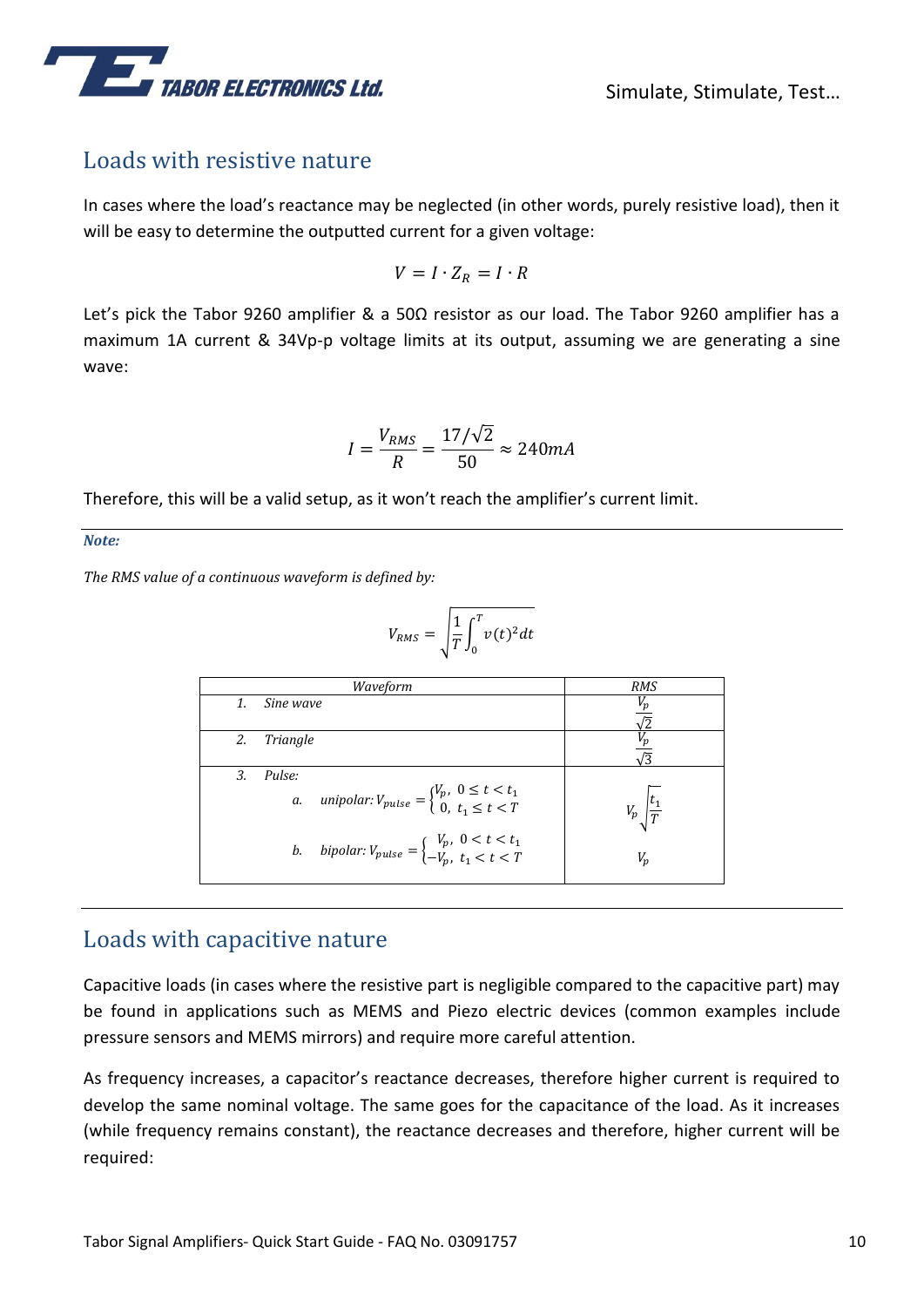

$$
Z_C = \frac{1}{j \cdot 2\pi f \cdot C} = -j \cdot \frac{1}{2\pi f \cdot C}
$$

$$
|Z_C| = \frac{1}{2\pi \cdot f \cdot C} \qquad I = \frac{V_{RMS}}{|Z_C|}
$$

Say we use the Tabor's 9200A amplifier, which has a 100mA current limitation (per channel) & would like to generate a 400Vp-p sine wave at 500kHz on a purely capacitive load:

$$
\sqrt{C} = 10pF \rightarrow |Z_c| = \frac{1}{2\pi \cdot 500kHz \cdot 10pF} \rightarrow I = \frac{\frac{200}{\sqrt{2}}}{|Z_c|} \approx 4.443mA
$$

$$
\check{C} = 100pF \rightarrow |Z_c| = \frac{1}{2\pi \cdot 500kHz \cdot 100pF} \rightarrow I = \frac{\frac{200}{\sqrt{2}}}{|Z_c|} \approx 44.43mA
$$

$$
\mathbf{X} \ \ C = 1nF \ \to \ |Z_c| = \frac{1}{2\pi \cdot 500kHz \cdot 1nF} \to I = \frac{\frac{200}{\sqrt{2}}}{|Z_c|} \approx 444.3mA
$$

As can be seen above, C=1nF load @ 500kHz will exceed the 9200A's maximum current limit. Now, say one uses the same 1nF load with lower frequencies (50kHz & 5kHz):

$$
\check{C} = 1nF \to |Z_c| = \frac{1}{2\pi \cdot 50kHz \cdot 1nF} \to I = \frac{\frac{200}{\sqrt{2}}}{|Z_c|} \approx 44.43mA
$$

$$
\checkmark \quad C = 1nF \rightarrow |Z_c| = \frac{1}{2\pi \cdot 5kHz \cdot 1nF} \rightarrow I = \frac{\frac{200}{\sqrt{2}}}{|Z_c|} \approx 4.443mA
$$

The maximum capacitance of a load that can be used without causing any damage to the amplifier, will depend on the frequency of the generated signal and each specific amplifier's max current limitation.

### Loads with inductive nature

Inductive loads such as motors, transformers & other electro-mechanical actuators, will also change their impedance as frequency changes. The impedance of an inductive load will increase as frequency increases:

$$
Z_L = j \cdot 2\pi f \cdot L
$$

$$
|Z_L| = 2\pi f \cdot L \qquad I = \frac{V_{RMS}}{|Z_L|}
$$